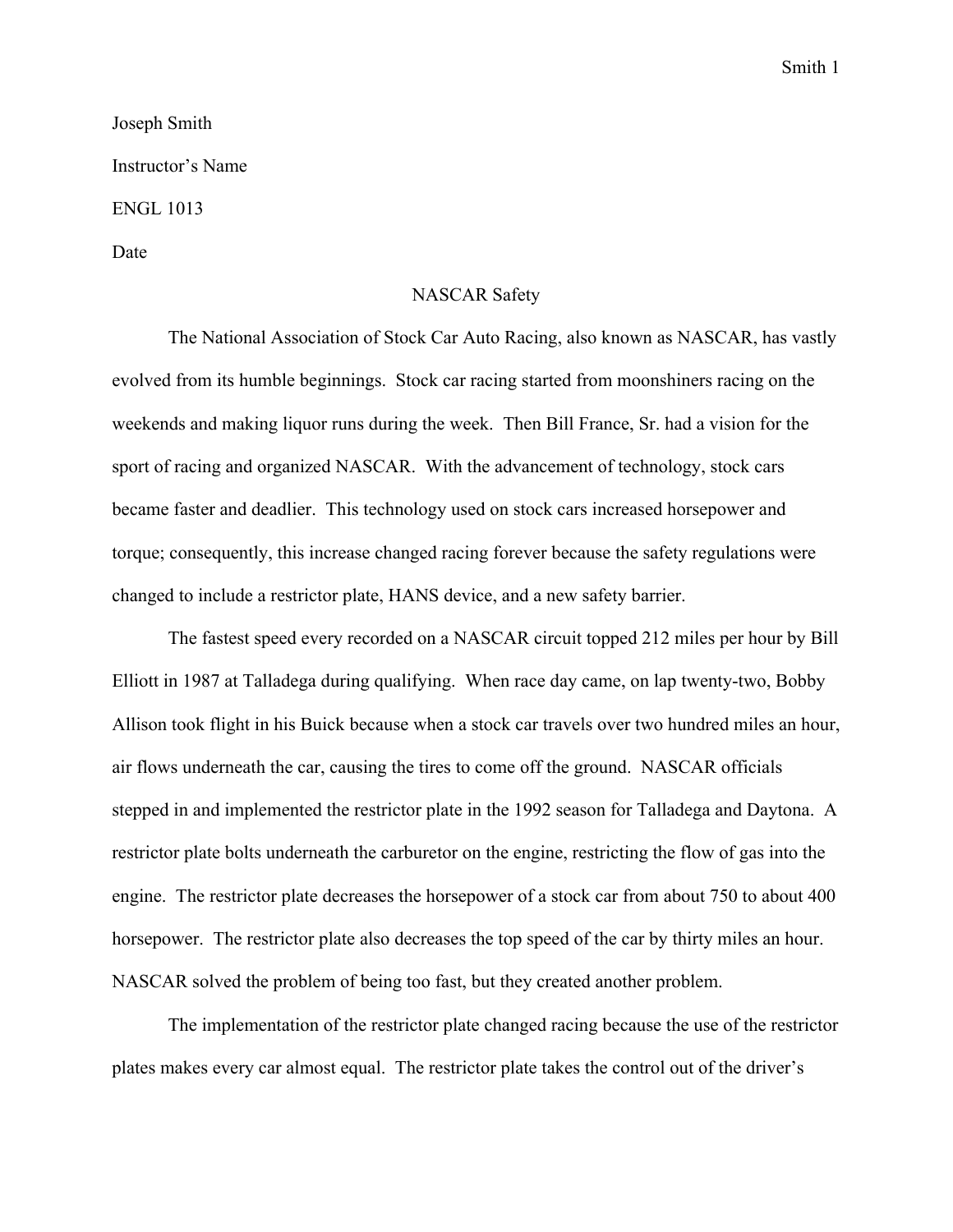Smith 2

hands. Drivers now have to work harder than ever before to pass and stay ahead in the pack. This causes cars to bunch up and create packs, which creates more wrecks. When cars bunch up into a pack, the engines must work harder to maintain power. When they reach their maximum capacity, they lose engine power, causing the car to fall back in position. Passing becomes a challenge of pushing the engine to its limits without exceeding its capability because when a car loses its power and capability, drivers lose control and cause wrecks. Despite the fact that restrictor plate races show to have more wrecks than non-restrictor plate races, NASCAR calls the restrictor plate a necessary evil. Without the plate, cars become too dangerous. In 2000, Rusty Wallace took a test car that did not have a restrictor plate to Talladega and described the car as a loose cannon. Without the restrictor plate, Wallace had no control over the car.

Technology has advanced past the need for a restrictor plate. Because the Daytona 500 creates a tension which causes all drivers to want to win the biggest race of the year, drivers began to gain speed again and find ways to create more horsepower while still having the restrictor plate installed on the cars. Then when Dale Earnhardt, Sr. wrecked on the final lap and lost his life in 2001, NASCAR once again changed the rules for drivers when they mandated that all cars must implement a head and neck support device, the HANS device. This helps limit the head and neck injuries which Earnhardt suffered from his fatal crash because the HANS device limits the forward motion of the head and neck, putting the forehead in compression. When Earnhardt died, the forty-three drivers on the track had the HANS device available to them, but NASCAR had not made it mandatory to use one. Earnhardt believed in the old-school ways and did not wear the HANS device. NASCAR made the HANS device mandatory in October of 2001, and since the implementation of the HANS device rule, the number of fatal wrecks has decreased.